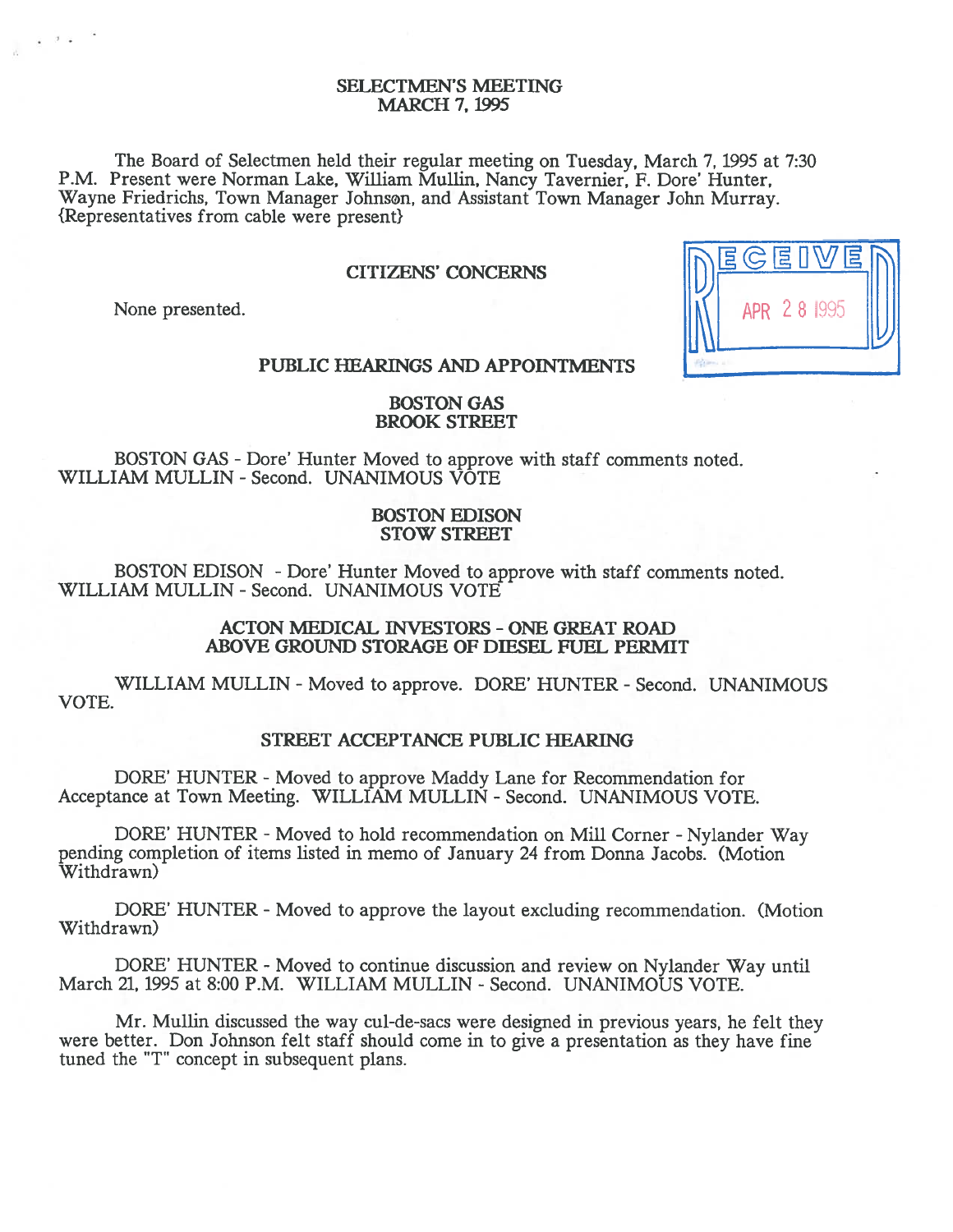DAVID ROAD - Mr. Murray presented an outline of the tax problems associated with Davis Road and Keystone Associates. David Abbt gave the Board an overview if the history of Davis Road.

DORE' HUNTER - Moved to hold recommendation until the Board had a chance to review and ge<sup>t</sup> more information regarding Davis Road. and to schedule further review for March 21st. at 8:00 P.M. WILLIAM MULLIN -Second. UNANIMOUS VOTE.

# ANDERSON SALES POWDERMILL ROAD

Mr. Chandler presented his plan to the Board to rectify the problems on site regarding<br>number of vehicles and continued violations with regard to parking and vehicle numbers<br>allowed by license. He proposed to remove the il pavemen<sup>t</sup> and restore the site to the approve<sup>d</sup> condition. The paver however, cannot do this until the recycling plants open to accept the old pavement. The Board asked about the cost.<br>He replied he has been quoted \$900 and will have this completed prior to the end of April. The Board again, cautioned Mr. Chandler that this was going to be the last extension of the Class II license, and if the site was not restored to its original condition before the next time the Board reviewed it the license would be revoked.

WILLIAM MULLIN - Moved to extend the license until May 9, 1995, at which time if the restoration was not complete and the site in compliance, the license would be revoked. DORE' HUNTER - Second. UNANIMOUS VOTE.

# WARRANT? BUDGET DISCUSSION

#### BUDGET:

Mr. Mullin asked that FTE's list be prepared for him. The Board asked about the Unemployment amount (Page 5, \$50,000) and the basis for determining the number. Staff outlined the rationale and the issue of two outstanding issues on claims pending.

MIS PROGRAM Page <sup>6</sup> -The Board discussed the current monies required for the WAN's. \$25,000 had been appropriated and the \$25,000 was an additional amount.

ELECTIONS - (Page 17) Town Clerk was questioned about numbers projected. It was explained that this is driven by number of elections etc.

POLICE -The Board questioned the Range and Ammo amounts. The Chief explained the increase in qualification shoots.

HEALTH - The Board confirmed the increase as a doubling of Hazardous Waste Day and had no problem with this number.

# WARRANT:

Article 12 - Item B. Call Recording - Staff was asked if \$10,000 would be enough for<br>E911. The Chief explained that he would be purchasing the needed equipment through a joint<br>municipal bid secured by municipalities that h though August. The bid was for approximately \$8,164.00. The request was reduced to read 9,000 in the Warrant Article.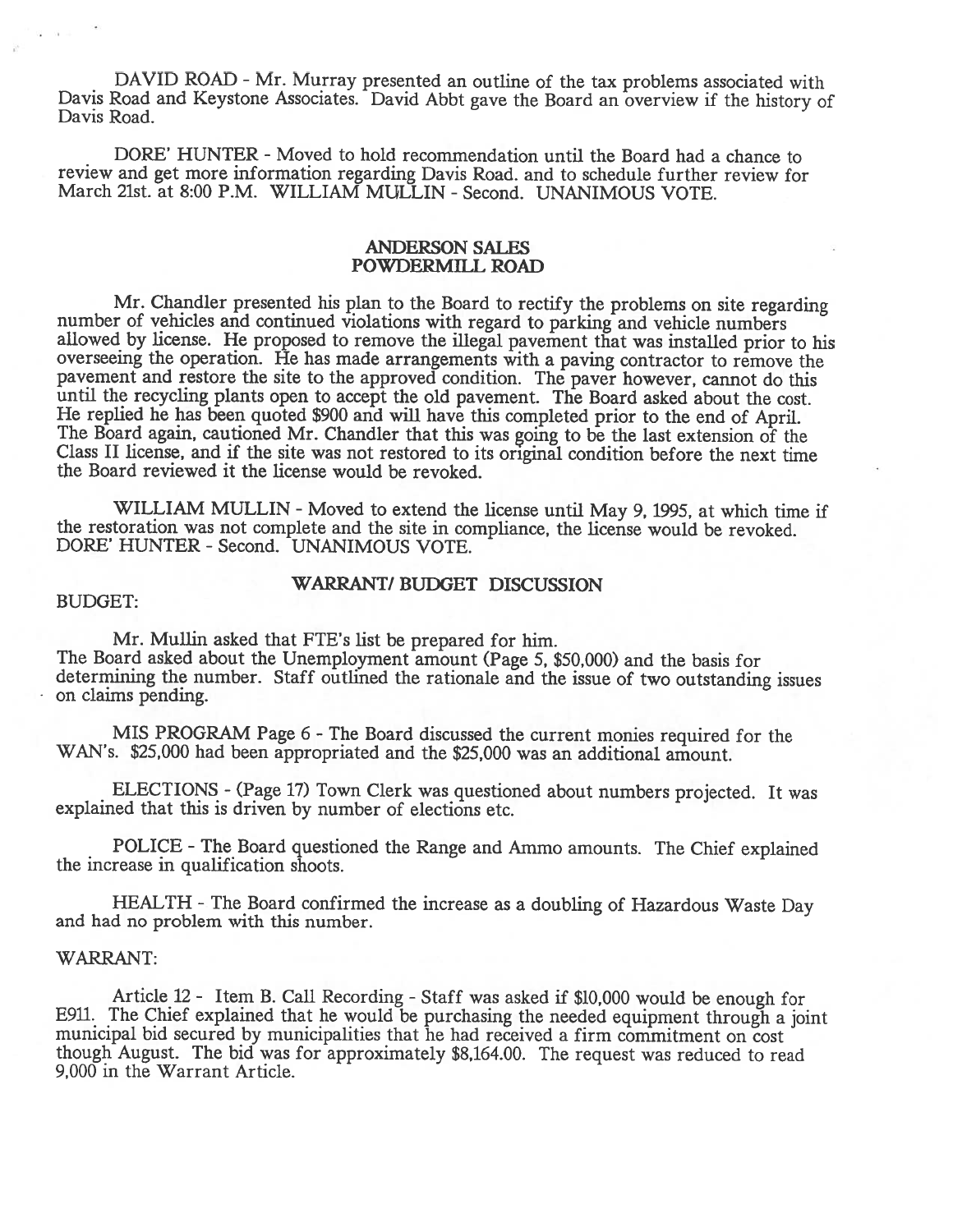The Rust repair was discussed on item E. The Chief said that this would be sufficient to complete the project.

ARTICLE 14 - CRUISER VIDEO - Staff outlined the uses and function of this system.<br>It records the transaction both visually and orally. It is activated when the Blue lights are engaged. Mr. Hunter said that he felt that this was <sup>a</sup> goo<sup>d</sup> idea and investment for the Town. Mr. Friedrichs asked staff to gather infovmation and feedback from other communities presently using this system.

WILLIAM MULLIN - MOVED to delete the cruiser videos from Article 14. WAYNE FRIEDFRICHS - Second for discussion. Bill felt that until we get further information on the use and procedures for handling the tapes he wanted to hold off. Mr. Hunter countered with the fact that the Police currently handle tapes and other such items securely without incident. He further felt that it was efficient and provided additional safety at <sup>a</sup> minimal cost. He felt that it would be an item for negotiation with the union and that he was assured that the police would adequately handle the tapes.

Mrs. Tavernier felt that she was oppose<sup>d</sup> to the Motion and thought it would be very helpful to provide these tapes.

Chief Robinson stated that his men act professionally and responsibly currently, and that this system would not be received negatively, it would further suppor<sup>t</sup> his men's actions.

Mr. Mullin felt we were <sup>a</sup> society that was too video prone and felt the misuse of the tapes could happen.

Mr. Lake stated he could suppor<sup>t</sup> the Videos for cruisers.

Action on the Motion to remove funding for Item B. Article 14, - Motion Failed - 2-3 Lake, Hunter and Tavernier- No.

ARTICLE 13 - VEHICLE REPLACEMENTS - The Town Manager informed the Board that Dick Howe had withdrawn his reques<sup>t</sup> for \$35,000 for the truck he had requested. Mr. Mullin felt that the \$35,000 could be redirected to add additional funds to the Playground equipment and sidewalks. NANCY TAVERNIER - MOVED to remove \$35,000 from Article <sup>13</sup> and to add these monies as follows: \$10,000 to Playground Equip. Article <sup>15</sup> item B., and \$25,000 to Article 22 Sidewalks. WILLIAM MULLIN - SECOND. UNANIMOUS VOTE.

WILLIAM MULLIN -Moved to reduce Article 22 to \$40,000. DORE' HUNTER-Second. 4-1 Motion Lost.

ARTICLE 46 -The HDC does not want the number of vehicles mentioned. Mr. Hunter felt his wording gave them more control, they disagree and his current thought is to delete section 2 and revise 9.1.2, keep 7 & 8 and 9.3 and to move to consent. DORE' HUNTER Moved the preceding action. NANCY TAVERNIER. Second. UNANIMOUS VOTE.

ARTICLE 10 - DORE' HUNTER - Moved to Recommend. WILLIAM MULLIN Second. UNANIMOUS VOTE.

ARTICLE 11- DORE' HUNTER -Moved to Recommend. NANCY TAVERNIER - Second. UNANIMOUS VOTE.

ARTICLE 12 - DORE' HUNTER - Moved to reduce to 9,000.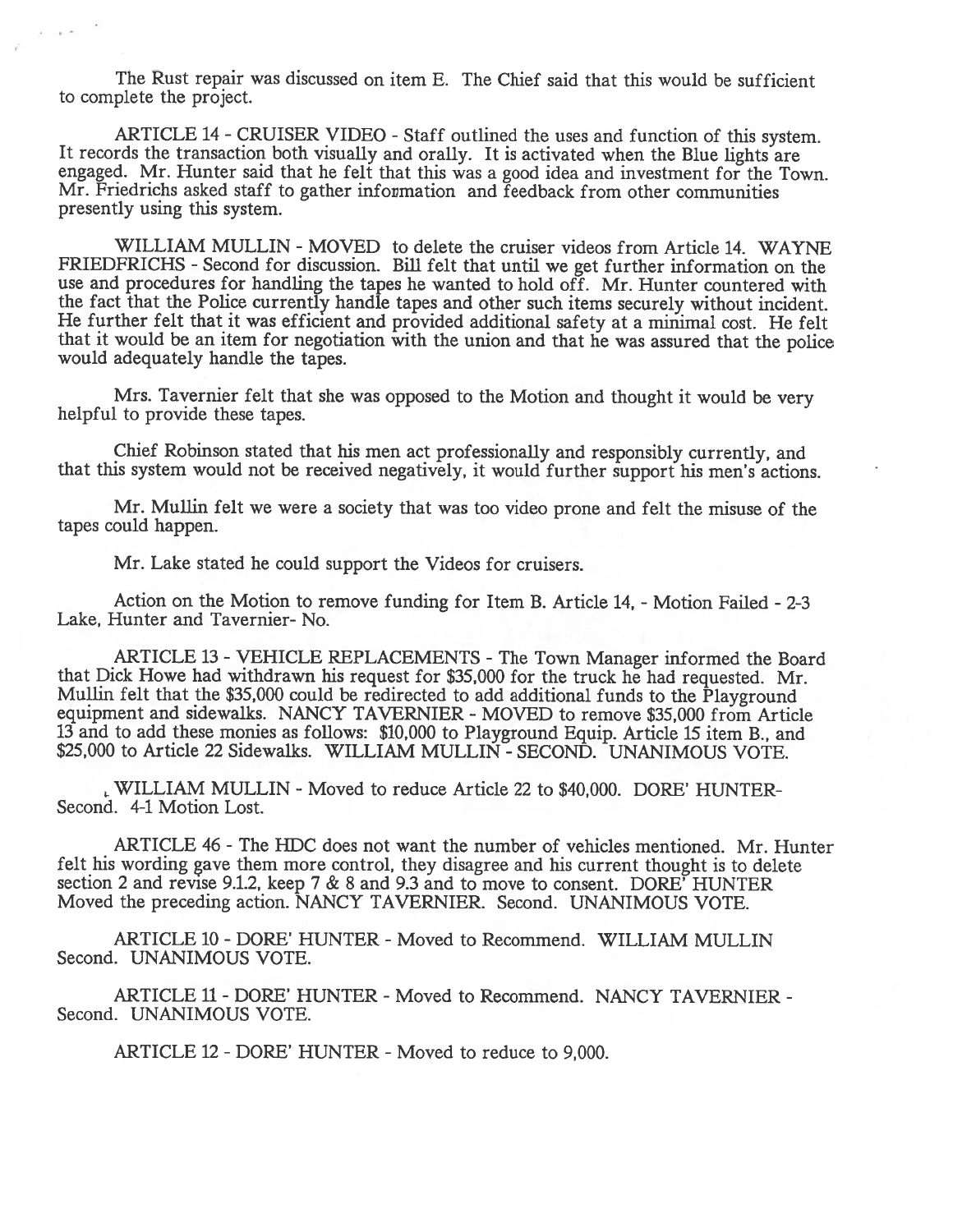ARTICLE 17, 18, 19 - NANCY TAVERNIER - Moved to Recommend - UNANIMOUS VOTE.

ARTICLE 20, 21 - WILLIAM MULLIN - Moved to Defer Recommendation. NANCY TAVERNIER - Second. UNANIMOUS VOTE.

# SELECTMEN'S BUSINESS

MINUTEMAN TECH ACTION COMMITTEE - Nancy Tavernier volunteered to handle this reques<sup>t</sup> on behalf of the Board.

ACTON LEADERSHIP GROUP REPORT -The Board discussed the ALG issues and suppor<sup>t</sup> the Group.

WATER DISTRICT WAIVER REQUEST - The Board reviewed the reques<sup>t</sup> from the Water District with regard to <sup>a</sup> Waiver for Land Transfer. Nancy asked for the real costs to be defined, as there are actual costs of activities. The permit fee if approximately \$200 for A&R. WILLIAM MULLIN - Moved to deny the Request for Waiver. DORE' HUNTER -Second. UNANIMOUS VOTE.

MAGIC -Mr. Mullin reported on upcoming March 9th meeting in Littleton and urged those to attend that could, items for discussion would be Ed Reform, Tri-town etc...

THANK YOU NOTE - Mrs. Tavernier noted with gratitude the Thank You note received from Savory Lane regarding its new location and its very big success.

QUARRY ROAD -BOSTON EDISON ISSUE -The Board discussed the recent problem with regard to the new homeowner requiring Emergency consideration for the installation of poles. Mr. Lake said that he was aware of the issues and that staff had cooperated, unfortunately, the site requires approximately 50-60 trees to be removed and the State Law requires <sup>a</sup> public hearing before the trees can be removed.

The Board agreed that there was not much they could do for the homeowner since they as <sup>a</sup> Board cannot give relief from State requirements. It was noted that the poles could be installed, however, the wires to carry the power would have to be strung after the Shade Tree Removal Hearing. DORE' HUNTER - Moved to grant the permit if it was advantageous to the Homeowner to have Edison set the Poles prior to the Shade Tree hearing and to complete the remainder after the required public hearings. WILLIAM MULLIN -Second. UNANIMOUS VOTE.

SPECIAL TOWN MEETING REQUEST -The Board discussed the recent receipt of petitions for <sup>a</sup> Special Town Meeting. The Town Manager reported that he has contacted Town Counsel and that upon preliminary review it was their opinion that they could all be acted on at one meeting. However, that they felt the Region article was illegal.

The Board adjourned 12:00 P.M.

Clerk  $4/z<sub>5</sub>$ 

Date

 $\int_0^{\pi}$  for  $|cu|$ 

Christine M. Recording Secty. cmjWll-(584)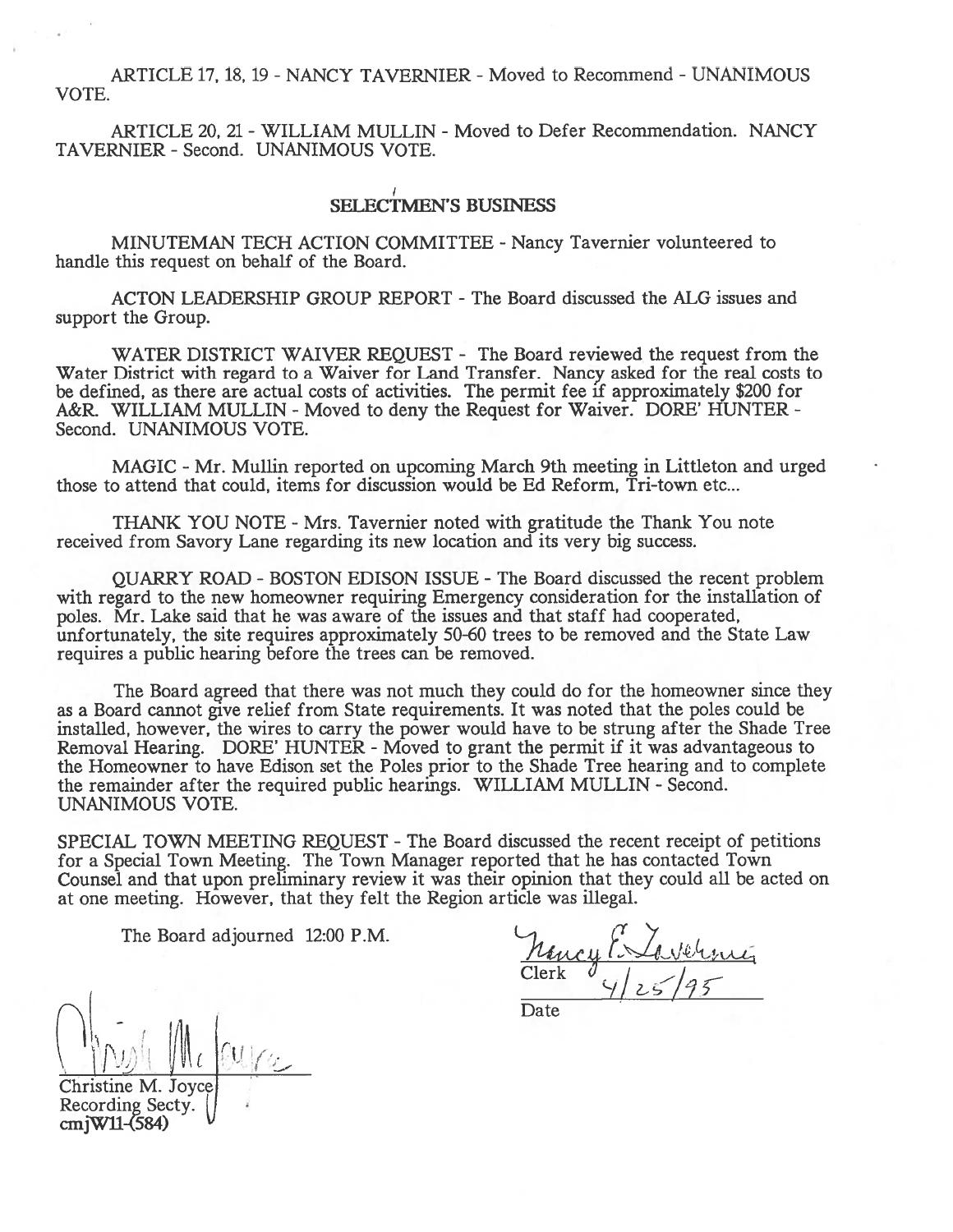MARCH 3, 1995

TO: Board of Selectmen

FROM: NORMAN D. LAKE, Chairman

SUBJECT: SELECTMEN'S REPORT

#### AGENDA

ROOM 204

MARCH 7, 1995

# I. CITIZEN'S CONCERNS

- II. PUBLIC HEARINGS & APPOINTNEN'TS
- 1. 7:31 BOSTON GAS BROOK STREET Enclosed please find <sup>a</sup> reques<sup>t</sup> and staff comment regarding proposed Gas Main location on Brook Street for Board action.
- 2. 7:32 BOSTON EDISON STOW STREET Enclosed please find <sup>a</sup> reques<sup>t</sup> and staff comment regarding Guy Wire location on Stow Street for Board action.
- 3. 7:40 ACTON MEDICAL INVESTORS SUBURBAN MANOR ONE GREAT ROAD-ABOVE GROUND STORAGE OF DIESEL FUEL -Enclosed please find <sup>a</sup> reques<sup>t</sup> and staff comment regarding the installation of an Above Ground Storage Permit at One Great Road for Board action.
- 4. 7:45 STREET ACCEPTANCE PUBLIC HEARING Enclosed please find materials for Board review with regard to the streets proposed for acceptance at the 1995 Annual Town Meeting for Board review.
- 5. 8:00 ANDERSON SALES CONTINUED CLASS II LICENSE REVIEW Enclosed please find <sup>a</sup> letter to Anderson Sales outlining the Board's expectations. Previous Board vote extended the license until March 7, 1995